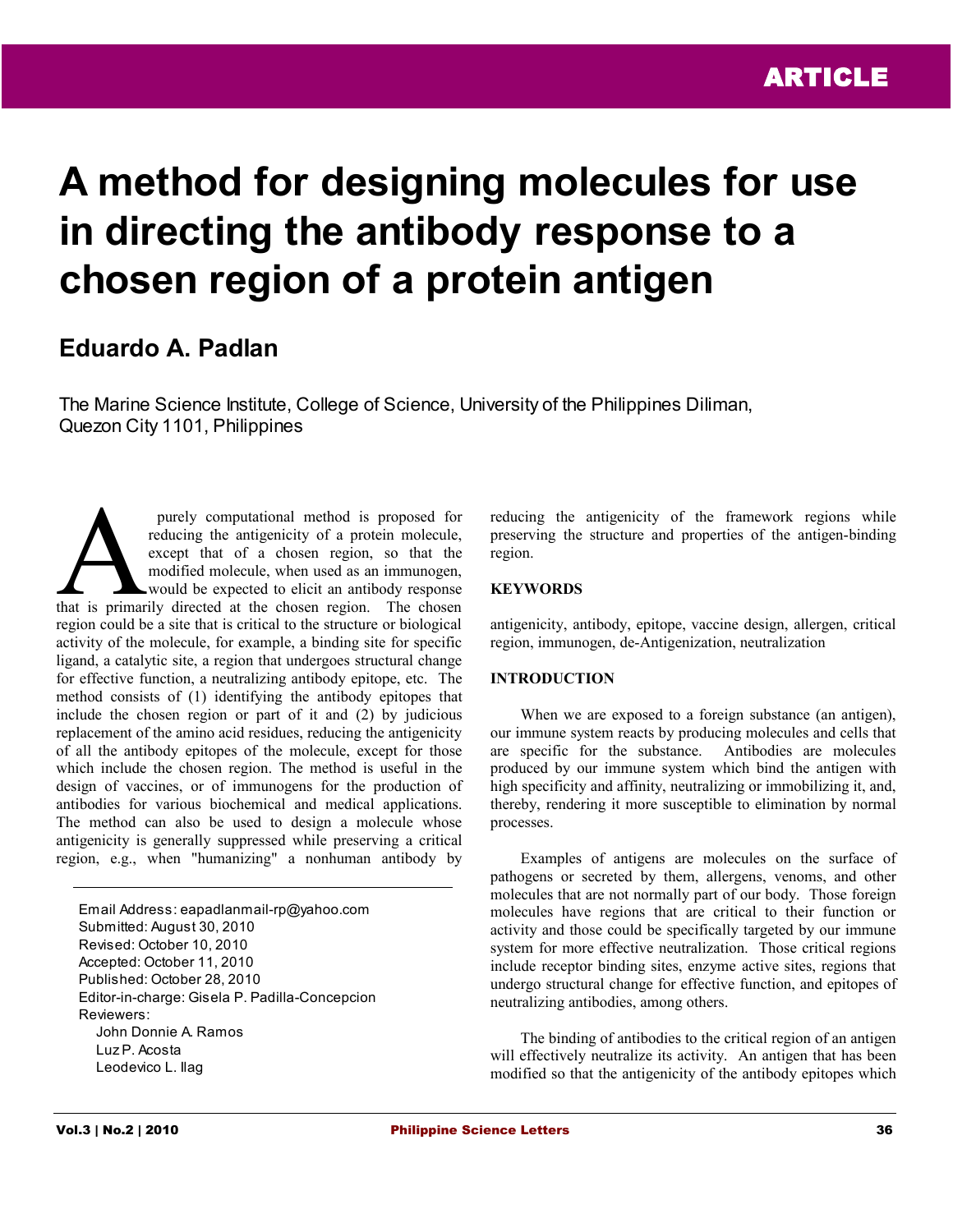**Table 1.** The amino-acid replacement rules designed to reduce the antigenicity of protein epitopes (extracted from Table 1 in Padlan 2008a).

|              | If in |            |      |      |  |  |
|--------------|-------|------------|------|------|--|--|
| Amino        | Helix | Sheet      | Coil | Turn |  |  |
| acid         |       | Change to: |      |      |  |  |
|              |       |            |      |      |  |  |
| Arq          | Ala   | Thr        | Ala  | Ala  |  |  |
| Asn          | Ala   | Thr        | Ser  | Gly  |  |  |
| Asp          | Ala   | Thr        | Ser  | Gly  |  |  |
| $_{\rm GIn}$ | Ala   | Thr        | Ala  | Thr  |  |  |
| Glu          | Ala   | Thr        | Ala  | Thr  |  |  |
| His          | Ala   | Thr        | Thr  | Thr  |  |  |
| Lys          | Ala   | Thr        | Thr  | Thr  |  |  |
| Phe          | Ala   | Thr        | Ala  | Ala  |  |  |
| Trp          | Ala   | Thr        | Ala  | Val  |  |  |
| Tyr          | Ala   | Thr        | Ala  | Thr  |  |  |
|              |       |            |      |      |  |  |
|              |       |            |      |      |  |  |

Ala, Cys, Gly, Ile, Leu, Met, Pro, Ser, Thr, and Val are not replaced.

include the critical region is emphasized would be expected to elicit an antibody response that is primarily directed at the critical region. An antigen so modified would be useful as a vaccine, or as an immunogen for the production of antibodies that could be used for the neutralization of the activity of the original antigen. Antibodies that bind to a particular site on a molecule would be useful in biochemical applications, for example, in the detection, isolation, purification, and quantitation of molecules. Further, such antibodies would be useful in immunotherapy and other medical applications. An immunogen so designed could also be used for the production of antibodies that are particularly specific for a protein that shares antibody epitopes with other proteins, thereby minimizing, or altogether eliminating, cross-reactivity.

While every accessible region of an antigen could be an antibody epitope (Benjamin et al. 1983; Davies et al. 1988), the antigenicity of each epitope depends on the physicochemical properties of the amino acid residues which constitute the epitope (Padlan 1985).

If we are able to modulate the antigenicity of antibody epitopes, we may be able to redirect the antibody response from one region to other regions of an antigen. That possibility was originally suggested by Fazekas de St. Groth (1977) and has been explored by various groups (e.g., Jones et al. 1991; Shafferman et al. 1991; Scheerlinck et al. 1993; TemoltzinPalacios et al. 1994; Garrity et al. 1997; Martinet et al. 1998; Nara and Garrity 1998; Cleveland et al. 2000; Padlan 2008a; Padlan 2008b; Selvarajah et al. 2008; Tobin et al. 2008) using methods involving excision of immunodominant antibody epitopes, change in glycosylation patterns, replacement of amino acids, etc. But those methods do not purposefully direct the antibody response to a particular region of an antigen.

One attempt to elicit an immune response to a chosen region of a protein antigen makes use of isolated peptides which represent part of a suspected antibody epitope (see, for example, Hopp and Woods 1981; Küpper 1984; Hopp 1993; Horváth et al. 1998; Bianchi et al. 2005). However, antibody epitopes are generally conformational, i.e., they include peptide segments from different, and not necessarily nearby, parts of a molecule (Davies et al. 1988). Moreover, a peptide may assume an entirely different structure when removed from the parent molecule (see, for example, Stanfield et al. 1990). The method described herein presents an antibody epitope in the context of the native structure of the antigen, with its obvious advantages.

A way to emphasize the antigenicity of the antibody epitope or epitopes which include a chosen region would be to reduce the antigenicity of all the other antibody epitopes of the antigen. A purely computational procedure for achieving such a purposeful focusing of the antibody response is presented here and is illustrated using three examples.

In the first example, the catalytic site of an enzyme was chosen as the critical region. The enzyme in this example is hyaluronidase (hereinafter referred to simply as Hyal), a major allergen of bee venom that has enzymatic activity (see, for example, the review by Hoffman 2006) and whose threedimensional structure has been elucidated (Markovic-Housley et al. 2000).

The second example also makes use of Hyal, but here the epitope of a murine anti-Hyal monoclonal antibody (mAb) (Padavattan et al. 2007), that competes for Hyal binding with IgE (the antibody type that is responsible for the usual allergic reactions) isolated from the sera of individuals known to be allergic to bee stings, was the chosen critical region. The usual immunotherapy for allergy is by desensitization through the gradual introduction of the allergen to the immune system of the patient, with the hope that the immune system would produce non-IgE antibodies that would compete with specific IgE for binding to the allergen. An immunogen that is designed to elicit an antibody response focused on the binding site of specific IgE would be useful as a vaccine against the allergy.

In the third example, the antigen is the ectoplasmic region of the apical membrane antigen 1 (AMA1) of the malarial parasite, *P. vivax*, and the chosen critical region is the epitope of a potentially useful therapeutic antibody (Igonet et al. 2007). This example is used to illustrate the structure modeling that may be required, as well as the need to avoid possible antigenic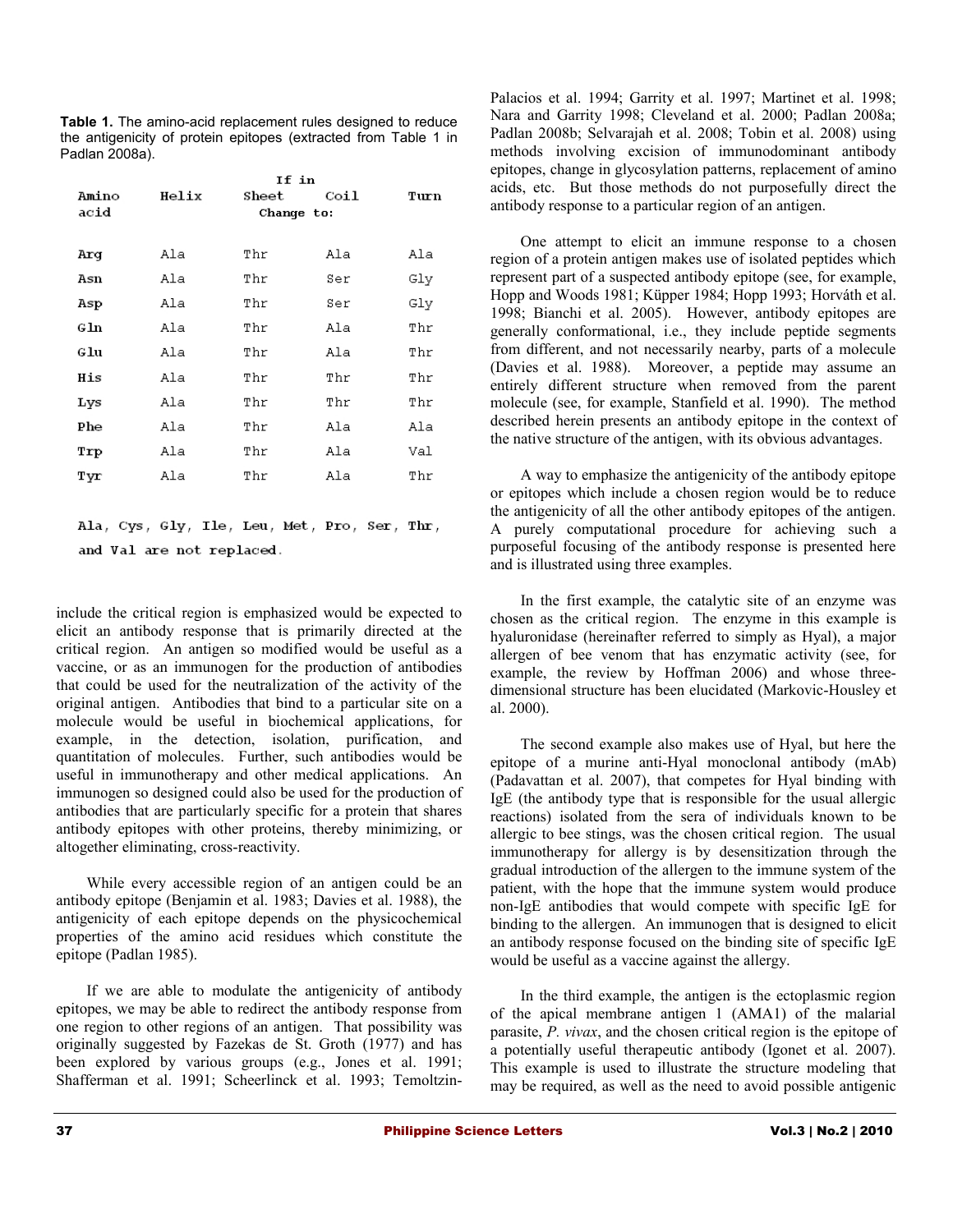| 10                              | 20                              | 30  | 40  | 50  | 60                                                                                      |     |
|---------------------------------|---------------------------------|-----|-----|-----|-----------------------------------------------------------------------------------------|-----|
|                                 |                                 |     |     |     |                                                                                         |     |
|                                 |                                 |     |     |     | EFNVYWNVPTFMCHKYGLRFEEVSEKYGILQNWMDKFRGEEIAILYDPGMFPALLKDPNG                            | (1) |
|                                 |                                 |     |     |     | AFTVYWNVPTFMCHAYGLAFTEVSATYGILONAMDTFRGTEIAILYGPGMFPALLTSPGG                            | (2) |
|                                 |                                 |     |     |     |                                                                                         |     |
| 70                              | 80                              | 90  | 100 | 110 | 120                                                                                     |     |
|                                 |                                 |     |     |     |                                                                                         |     |
|                                 |                                 |     |     |     | NVVARNGGVPOLGNLTKHLOVFRDHLINOIPDKSFPGVGVIDFESWRPIFRONWASLOPY                            | (1) |
|                                 |                                 |     |     |     | SVVARNGGVPOLGSLTAHLAVFAAALIAAIPSTSFPGVGVIDFESWRPIFRONWASLTPY                            | (2) |
|                                 |                                 |     |     |     |                                                                                         |     |
| 130                             | 140                             | 150 | 160 | 170 | 180                                                                                     |     |
|                                 |                                 |     |     |     |                                                                                         |     |
|                                 |                                 |     |     |     | KKLSVEVVRREHPFWDDQRVEQEAKRRFEKYGQLFMEETLKAAKRMRPAANWGYYAYPYC                            | (1) |
|                                 |                                 |     |     |     | AALSVAVVAAAHPAUSAAAVAAEAAARFEAAGALFMEATLAAAAAMRPAATUGYYAYPYC                            | (2) |
|                                 |                                 |     |     |     |                                                                                         |     |
| 190                             | 200                             | 210 | 220 | 230 | 240                                                                                     |     |
|                                 |                                 |     |     |     |                                                                                         |     |
|                                 |                                 |     |     |     | YNLTPNQPSAQCEATTMQENDKMSWLFESEDVLLPSVYLRWNLTSGERVGLVGGRVKEAL                            | (1) |
|                                 |                                 |     |     |     | YNLTPGOPSATCEATTMAENAAMSWLFESEDVLLPSVYLRWNLTSGERVGLVGGRVAEAL                            | (2) |
|                                 |                                 |     |     |     |                                                                                         |     |
| 250                             | 260                             | 270 | 280 | 290 | 300                                                                                     |     |
|                                 |                                 |     |     |     |                                                                                         |     |
|                                 |                                 |     |     |     | RIAROMTTSRKKVLPYYWYKYQDRRDTDLSRADLEATLRKITDLGADGFIIWGSSDDINT                            | (1) |
|                                 |                                 |     |     |     | RIA <b>ATMTTSAKT</b> VLPYYWYKYODRRDTDLSRADLEATL <b>A</b> KIT <b>A</b> LGAGGFIIWGSSDDINT | (2) |
|                                 |                                 |     |     |     |                                                                                         |     |
| 310                             | 320                             | 330 |     |     |                                                                                         |     |
|                                 |                                 |     |     |     |                                                                                         |     |
|                                 | <b>KAKCLOFREYLNNELGPAVKRIAL</b> |     |     |     |                                                                                         | (1) |
| <b>AAKCLOFREYLNNELGPAVAAIAL</b> |                                 |     |     |     | (2)                                                                                     |     |
|                                 |                                 |     |     |     |                                                                                         |     |

Figure 1. The amino acid sequence of bee venom hyaluronidase before (labeled (1)) and after (labeled (2)) general de-Antigenization while preserving the highly antigenic Hyal epitope centered at Tyr268; the Tyr268 epitope includes part of the catalytic site of the enzyme. The residues in the Hyal Tyr268 epitope which is being emphasized are shown bold and in green. The sequence changes resulting from the purposeful de-Antigenization are shown bold and in red.

variability due to polymorphism in closely-related molecules.

In the sections that follow, the term "epitope" is used to mean an "antibody epitope", unless otherwise specified.

# **MATERIALS AND METHODS**

#### **(a) The method**

#### *Summary of the method:*

The procedure to design an immunogen that could be used to elicit an antibody response that is focused on a critical region of a protein molecule is summarized in the following steps:

(Step 1) Identify a region on the protein molecule that is critical to the protein's function or activity.

(Step 2) On the basis of the three-dimensional structure of the molecule, map all the possible epitopes on its surface. Identify the epitopes which include the critical region identified

in Step 1, or at least part of it.

(Step 3) Identify the amino-acid residues which, by virtue of their physicochemical properties and their surface accessibility, contribute significantly to the antigenicity of the epitopes which do not include the critical region identified in Step 1, i.e. all the epitopes except the ones identified in Step 2.

(Step 4) Replace the residues identified in Step 3 with amino acids that would be expected to contribute less to antigenicity, while ensuring that the replacements will not significantly alter the structure of the antigen. A possible set of replacement rules shown in Table 1 (reproduced from Padlan (2008a)) could be used. To ensure immunogenicity, it is probably wise to preserve at least one helper T-cell epitope.

(Step 5) The sequence from Step 4 represents a molecule that could be used as an immunogen to elicit antibodies against the protein molecule, with the antibody response focused on the critical region identified in Step 1.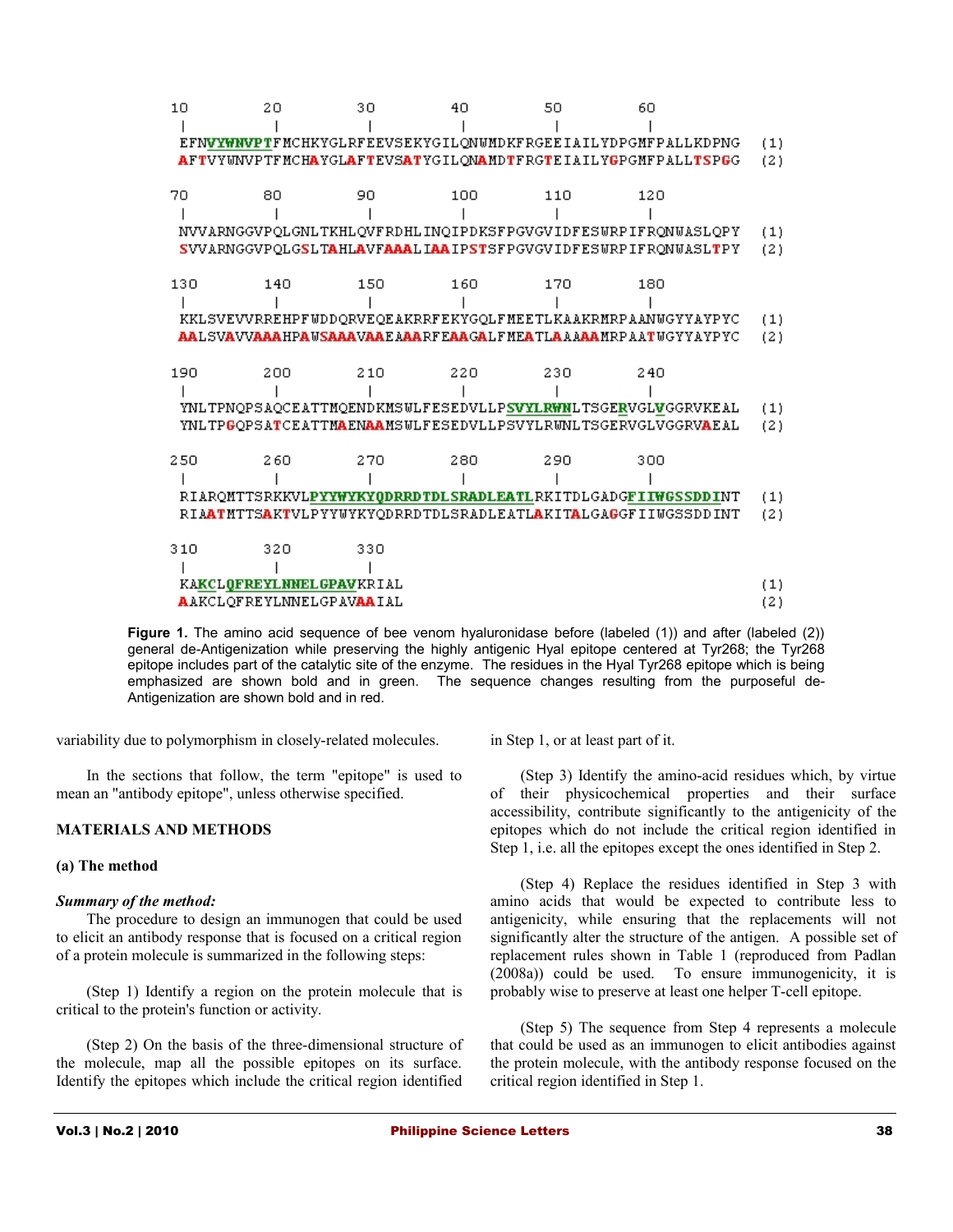#### *Structural information:*

Experimentally-determined structural information is often available from the Protein Data Bank (PDB) (Berman et al. 2000). In the absence of an actual structure, a model could be built based on structural information from a closely related molecule.

# *Calculation of solvent accessibilities:*

On the basis of the three-dimensional structure of the antigen, the solvent accessibilities of the individual amino acid residues can be computed by standard methods using the programs developed by Connolly (1983). Solvent accessibilities could also be obtained using the program DSSP (*Define Secondary Structure of Proteins*) (Kabsch and Sander 1983). The solvent accessibilities of the amino acid side chains (see, for example, Padlan 1990), are used here as weighting factors in the calculation of the antigenicities. The use of solvent accessibilities as weighting factors de-emphasizes the contribution of residues that are not too accessible and that probably do not contribute much to the interaction with antibody.

#### *Calculation of antigenicities:*

A method had been proposed earlier for quantifying the antigenicity of a protein epitope using the physicochemical attributes of the amino acid residues comprising the epitope (Padlan 1985). That method was used in the proposed de-Antigenization of immunodominant epitopes for vaccine design (Padlan 2008a; Padlan 2008b). That method is used here also to calculate the contribution of the individual residues to antigenicity. Structural parameters describing the physicochemical attributes of the various amino acids have been proposed (for example, Sneath 1966; Grantham 1974; Sandberg et al. 1998) and those can be used in the calculation of the antigenicities. The

structural parameters have been shown to provide a good measure of the ability of a given region to participate in proteinprotein interactions (see, for example, De Genst et al. 2002; David et al. 2007). Thus, antigenicity computed in this manner is directly correlated with the ability of a particular region to engage in tight binding to antibody.

#### *De-Antigenization of epitopes:*

De-Antigenization of epitopes is achieved by the judicious replacement of the residues in those epitopes with amino acids





**Figure 2.** Plots of antigenicity vs. residue position for bee venom hyaluronidase before (top) and after (bottom) general de-Antigenization while preserving the highly antigenic Hyal Tyr268 epitope, which includes part of the catalytic site of the enzyme. The antigenicities for the mutated Hyal were computed based on a three-dimensional model generated with the help of the protein modeling server. SWISS-MODEL (Schwede et al. 2003) (implemented in SWISS-MODEL (Schwede et al. 2003) (implemented in http://swissmodel.expasy.org/), using the Hyal structure as template.

that would contribute less to the total antigenicity values, while preserving the structure of the molecule. By taking into account the physicochemical properties of the amino acids and their propensity to participate in a particular secondary structure (see, for example, Pace and Scholtz 1998; Street and Mayo 1999; Linding et al. 2003; Hutchinson and Thornton 1994 for helix, beta sheet, coil, and turn propensities, respectively), replacement rules could be proposed. The replacement rules used here are presented in Table 1 (extracted from Table 1 of Padlan 2008a). Other replacement rules could be proposed and used provided they result in reduced antigenicity while preserving structure.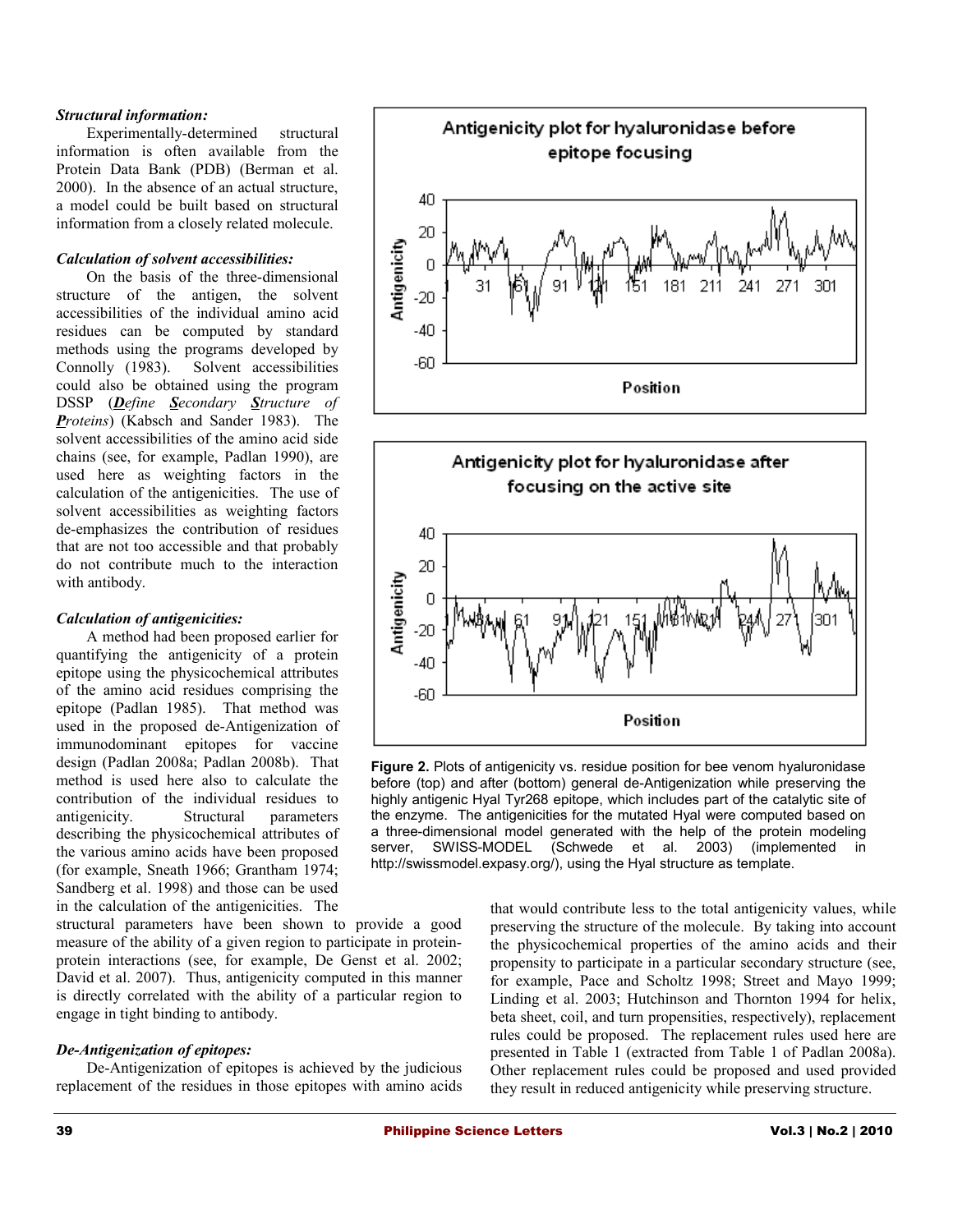| 10  | 20                              | 30  | 40  | 50  | 60                                                           |     |
|-----|---------------------------------|-----|-----|-----|--------------------------------------------------------------|-----|
|     |                                 |     |     |     |                                                              |     |
|     |                                 |     |     |     | EFNVYWNVPTFMCHKYGLRFEEVSEKYGILONWMDKFRGEEIAILYDPGMFPALLKDPNG | (1) |
|     |                                 |     |     |     | AFTVYWNVPTAMCHAYGLAFTEVSATYGILONAMDTFRGTEIAILTGPGMFPALLTSPGG | (2) |
|     |                                 |     |     |     |                                                              |     |
| 70  | 80                              | 90  | 100 | 110 | 120                                                          |     |
|     |                                 |     |     |     |                                                              |     |
|     |                                 |     |     |     | NVVARNGGVPQLGNLTKHLQVFRDHLINQIPDKSFPGVGVIDFESWRPIFRQNWASLQPY | (1) |
|     |                                 |     |     |     | SVVARNGGVPOLGSLTAHLAVFAAALIAAIPSTSFPGVGVIDFASWRPIFRONWASLTPY | (2) |
|     |                                 |     |     |     |                                                              |     |
| 130 | 140                             | 150 | 160 | 170 | 180                                                          |     |
|     |                                 |     |     |     |                                                              |     |
|     |                                 |     |     |     | KKLSVEVVRREHPFWDDQRVEQEAKRRFEKYGQLFMEETLKAAKRMRPAANWGYYAYPYC | (1) |
|     |                                 |     |     |     | AALSVEVVRREHPFWDDQRVEQEAAARFEAAGALFMEATLAAAAAMRPAATWGYYAYPYC | (2) |
|     |                                 |     |     |     |                                                              |     |
| 190 | 200                             | 210 | 220 | 230 | 240                                                          |     |
|     |                                 |     |     |     |                                                              |     |
|     |                                 |     |     |     | YNLTPNOPSAOCEATTMOENDKMSWLFESEDVLLPSVYLRWNLTSGERVGLVGGRVKEAL | (1) |
|     |                                 |     |     |     | YNLTPGOPSATCEATTMAENAAMSWLFESEDVLLPSVYLRVGLTSGERVGLVGGRVAEAL | (2) |
|     |                                 |     |     |     |                                                              |     |
| 250 | 260                             | 270 | 280 | 290 | 300                                                          |     |
|     |                                 |     |     |     |                                                              |     |
|     |                                 |     |     |     | RIARQMTTSRKKVLPYYWYKYQDRRDTDLSRADLEATLRKITDLGADGFIIWGSSDDINT | (1) |
|     |                                 |     |     |     | RIAATMTTSAKTVLPYYWYKYTDRRTTDLSAADLEATLAKITALGAGGFIIWGSSADIST | (2) |
|     |                                 |     |     |     |                                                              |     |
| 310 | 320                             | 330 |     |     |                                                              |     |
|     |                                 |     |     |     |                                                              |     |
|     | KAKCLQFREYLNNELGPAVKRIAL        |     |     |     |                                                              | (1) |
|     | <b>AAACLAFRAYLAAELGPAVAAIAL</b> |     |     |     |                                                              | (2) |
|     |                                 |     |     |     |                                                              |     |

**Figure 3.** The amino acid sequence of bee venom hyaluronidase before (labeled (1)) and after (labeled (2)) general de-Antigenization while preserving the three epitopes of Hyal which include the residues in the epitope of a murine monoclonal anti-Hyal antibody that competes with IgE isolated from individuals known to be allergic to bee stings. The residues in the three Hyal epitopes which are being emphasized are shown bold and in green. The sequence changes resulting from the purposeful de-Antigenization are shown bold and in red.

**(b) Example 1 - Design of a possible immunogen that could be used to elicit an antibody response focused on the catalytic site of bee venom hyaluronidase** 

#### *Structural and sequence data***:**

The three-dimensional structure of bee venom hyaluronidase in complex with a substrate analog has been determined by X-ray crystallography (Markovic-Housley et al. 2000) to a resolution of 2.65 Angstroms and refined to a crystallographic residual of 0.180 (PDB entry 1FCV).

The catalytic site was delineated by identifying the atoms in Hyal which contact the bound ligand (atoms were considered in contact if they are within 4.0 Angstroms of each other). Atoms from 14 Hyal residues, namely: Phe20, Met21, Phe46, Ile53, Tyr55, Asp111, Glu113, Tyr184, Tyr227, Trp267, Gln271, Trp301, Ser303, and Ser304 (the Hyal molecule in PDB entry 1FCV starts with residue 10), were found to contact the ligand and were designated as comprising the catalytic site. The centroid of the catalytic site was determined from the

coordinates of those atoms. The catalytic site atom farthest from the centroid was found to be 11.7 Angstroms away.

The sequence of Hyal that is used here corresponds to the sequence in PDB Entry 1FCV and is presented in Figure 1.

# *Calculation of antigenicities and identification of dominant epitopes that include part of the catalytic site of Hyal***:**

Antigenicity calculations were performed on Hyal using the structural parameters provided by Sandberg et al. (1998). The antigenicity of a region centered at each alpha-carbon position was computed by taking the sum of the zz1, zz2 and zz3 structural parameters of Sandberg et al*.* (1988) corresponding to all the residues within 14 Angstroms of the alpha-carbon. In this example, the radius of 14 Angstroms was chosen on the basis of the results of calculations on the known epitopes of hen egg white lysozyme (Padlan 1996). The fractional solvent accessibilities of the side chains obtained above for Hyal were used as weighting factors in the calculation of the antigenicities.

Two epitopes, centered at the alphacarbon atoms of Hyal residues Tyr268 and Lys269 and whose antigenicity values are greater than two r.m.s. deviations above the mean, were found to

be within 12 Angstroms of the center of the catalytic site. Both epitopes include a significant part of the catalytic site (six residues out of the 14 which constitute the site) and antibodies directed against those epitopes should inhibit the catalytic activity of Hyal. The Tyr268 epitope has a higher antigenicity value and was chosen for further analysis.

# *General de-Antigenization of Hyal except the Tyr268 epitope which includes part of the catalytic site of the enzyme***:**

All the residues outside the Tyr268 epitope, whose contribution to antigenicity is at least 3% of the total value for their respective epitopes and whose fractional solvent accessibility is at least 40%, were replaced. The replacement rules proposed in Table 1 were applied during de-Antigenization.

During de-Antigenization, residues 212-229, which were identified as containing possible helper T-cell epitopes by SYFPEITHI, a T-cell epitope predictor (implemented in http://www.syfpeithi.de/) (Rammensee et al. 1999), were not changed.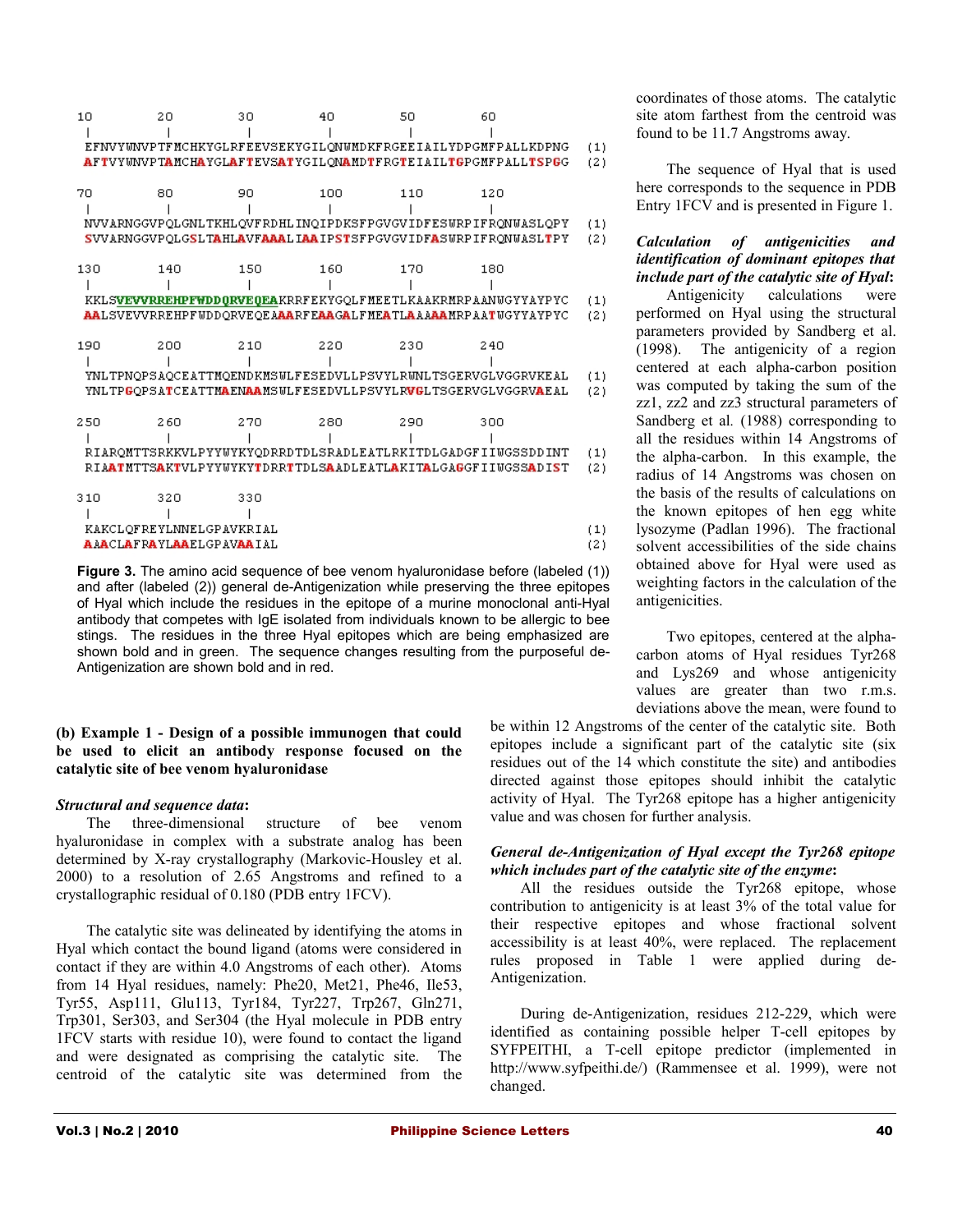**(c) Example 2 - Design of a possible immunogen that could be used to elicit an antibody response to bee venom hyaluronidase focused on the epitope of a murine mAb that competes with IgE isolated from the sera of individuals known to be allergic to bee stings** 

#### *Structural and sequence data***:**

The three-dimensional structure of the complex of bee venom hyaluronidase and the Fab of a murine mAb that competes with specific IgE has been determined by X-ray crystallography (Padavattan et al. 2007) to a resolution of 2.60 Angstroms and refined to a crystallographic residual of 0.212 (PDB entry 2J88).

The epitope of the murine mAb was delineated by determining the Hyal atoms which contact the murine Fab using the criteria used in Example 1. The Hyal residues which comprise the epitope are Arg138, Glu140, Pro142, Phe143, Trp144, Asp145, Asp146, Gln147, Arg148, and Val149.

The Hyal structure in PDB entry 2J88 (at 2.60 Angstrom resolution) is better determined than that in PDB entry 1FCV (at 2.65 Angstrom resolution), but only marginally. The 1FCV structure, on the other hand, was refined to a significantly better extent (crystallographic residual of 0.180 for 1FCV compared to 0.212 for 2J88). For this reason and for consistency, the 1FCV structure was chosen for this example also. Thus, the epitope atoms of the murine mAb identified above were located in the 1FCV structure. The center of the epitope in 1FCV was determined and the epitope atom farthest from the center was found to be 10.4 Angstroms away.

#### *Solvent accessibilities***:**

The fractional solvent accessibilities of the side chains of the residues of Hyal were those used in Example 1.

# *Calculation of antigenicities and identification of the Hyal epitopes which include the epitope of the murine mAb in PDB entry 2J88***:**

The antigenicity values obtained in Example 1 for Hyal were used here also.

In the design of a possible immunogen that would elicit an antibody response directed mainly at the epitope of the murine





**Figure 4.** Plots of antigenicity vs. residue position for the bee venom hyaluronidase before (top) and after (bottom) general de-Antigenization while preserving the three epitopes of Hyal which include the residues in the epitope of a murine monoclonal anti-Hyal antibody that competes with IgE isolated from individuals known to be allergic to bee stings. The antigenicities for the mutated Hyal were computed based on a three-dimensional model generated with the help of the protein modeling server, SWISS-MODEL, using the Hyal structure as template.

mAb, only Hyal epitopes within 5 Angstroms of the center of the former were considered for preservation. There are three Hyal epitopes within this distance: those centered at the alpha-carbons of Phe143, Trp144, and Asp145. All three include all the residues in the epitope of the murine mAb in PDB entry 2J88.

*General de-Antigenization of Hyal except the three epitopes which include the epitope of the murine mAb in PDB entry 2J88***:**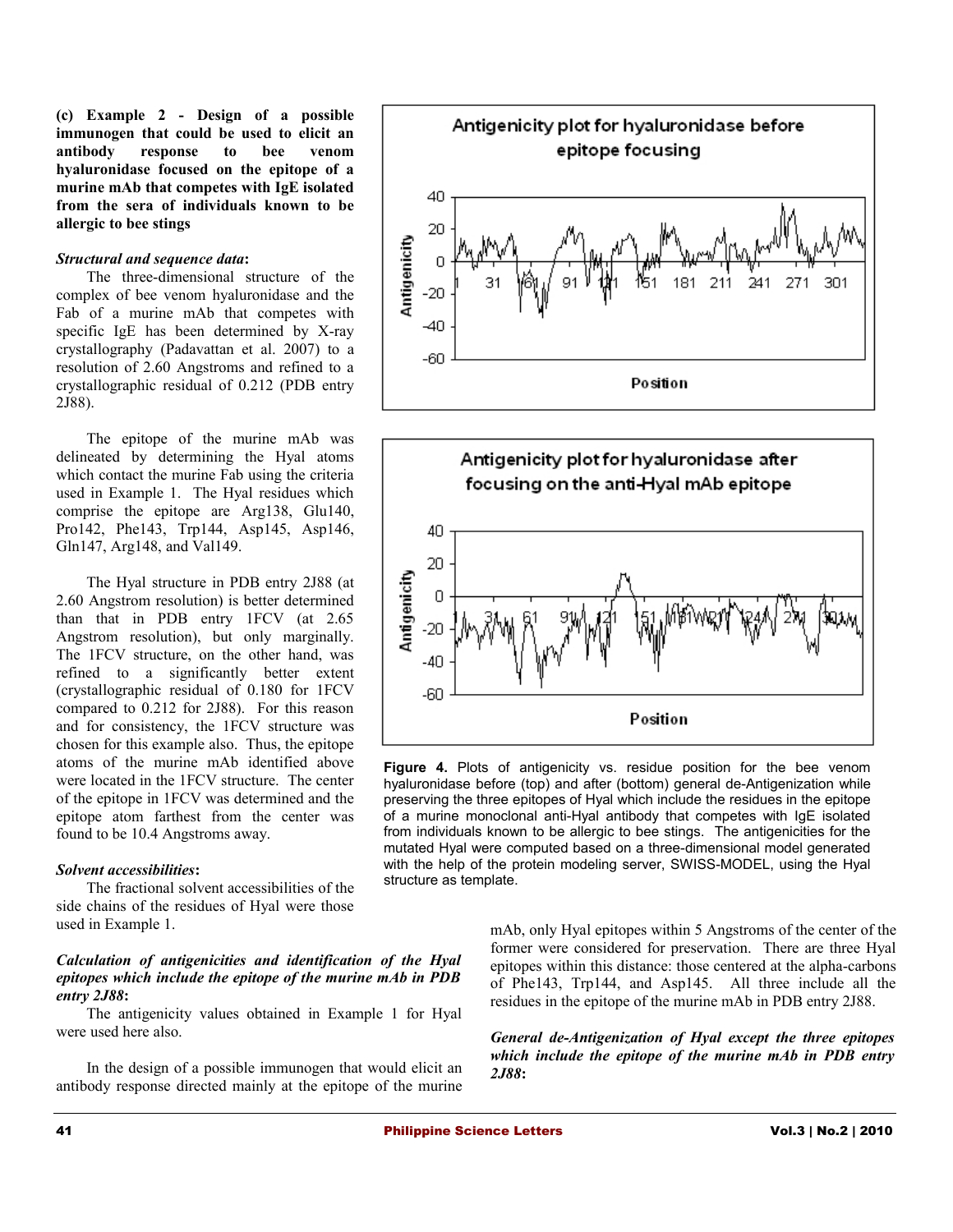| PTVERSTRMSNPWKAFMEKYDIERTHSSGVRVDLGEDAEVENAKYRIPAG<br>(1)<br>PTVTRSTAMSNPWAAAMTTYDIAATHSSGVRVDLGTDATVTGATYRIPAG<br>(2) |  |
|------------------------------------------------------------------------------------------------------------------------|--|
|                                                                                                                        |  |
|                                                                                                                        |  |
|                                                                                                                        |  |
| 80<br>60<br>70<br>90<br>100                                                                                            |  |
|                                                                                                                        |  |
| RCPVFGKGIVIENSDVSFLKPVATGDORLKDGGFAFPNANDHISPMTIAN<br>(1)                                                              |  |
| ACPVFGKGIVITGSSVSFLTPVATGGAALKAGGFAFPSAGGTISPMTIAA<br>(2)                                                              |  |
| 110<br>120<br>130<br>150<br>140                                                                                        |  |
|                                                                                                                        |  |
| LKARYKDNVEMMKLNDIALCRTHAASFVMAGDQNSSYRHPAVYDEKEKTC<br>(1)                                                              |  |
| LAARYTGSVAMMTLSAIALCRTHAASAVMAGSTGSSYRHPAVYDTTTTTC<br>(2)                                                              |  |
| 1.60<br>170<br>180<br>190<br>200                                                                                       |  |
|                                                                                                                        |  |
| HMLYLSAOENMGPRYCSPDAONRDAVFCFKPDKNESFENLVYLSKNVRND<br>(1)                                                              |  |
| HMLTLSAOENMGPAACSPGAASAGAVFCFTPTKSASFEGLVYLSKNVRGG<br>(2)                                                              |  |
| 220<br>230<br>210<br>240<br>250                                                                                        |  |
|                                                                                                                        |  |
| WDKKCPRKNLGNAKFGLWVDGNCEEIPYVKEVEAKDLRECNRIVFGASAS<br>(1)                                                              |  |
| <b>WAAACPRTNLGNAKFGLWVDGNCEEIPTVTTVTATGLRACNAIVFGASAS</b><br>(2)                                                       |  |
| 270<br>280<br>2.60<br>290<br>300                                                                                       |  |
|                                                                                                                        |  |
| DOPTOYEEEMTDYOKIOOGFRONNREMIKSAFLPVGAFNSDNFKSKGRGF<br>(1)                                                              |  |
| DOPTAAATTMTAYOKIOOGFROSGATMITSAALPVGAASSAAAKSTGAGA<br>(2)                                                              |  |
| 32 O<br>330<br>340<br>350<br>310                                                                                       |  |
|                                                                                                                        |  |
| NWANFDSVKKKCYIFNTKPTCLINDKNFIATTALSHPQEVDLEFPCSIYK<br>(1)                                                              |  |
| NWANFDSVTTKCYIFGTTPTCLINDTGFIATTALSHPTAVTLAFPCSIYK<br>721                                                              |  |
| 360<br>370<br>380<br>390<br>400                                                                                        |  |
|                                                                                                                        |  |
| DE IERE IKKOSRNMNLYSVDGERIVLPRIFISND <mark>KES IKCP (EPE</mark> RISNS<br>(1)                                           |  |
| DEIEAAITKTSASMSLTSVTGETIVLPRIFISNDKESIKCPCEPERISNS<br>(2)                                                              |  |
| 410<br>42 O<br>430                                                                                                     |  |
|                                                                                                                        |  |
| TCNFYVCNCVEKRAEIKENNQVVIKEEFRDYYE<br>(1)                                                                               |  |
| TCNFYVCNCVEKRA <b>TI TAA</b> NTVVIK <b>AAFAAAYA</b><br>721                                                             |  |

**Figure 5.** The amino acid sequence of PvAMA1, a modeled apical membrane antigen 1 (AMA1) from the malarial parasite, *P. vivax*, before (1) and after (2) general de-Antigenization while preserving the epitope of antibody, F8.12.19, and while avoiding variable positions in related AMA1 molecules. The residues in the epitope of F8.12.19 are shown bold and in green. The sequence changes resulting from the purposeful de-Antigenization are shown bold and in red.

All the residues outside the three epitopes identified above were replaced following the criteria used in Example 1 and using the same replacement rules. As in Example 1, residues 212-229, were not changed.

**(d) Example 3 - Design of a possible immunogen that could be used to elicit an antibody response to the ectoplasmic region of the apical membrane antigen 1 (AMA1) of the** *P. vivax* **malarial parasite (hereinafter, the isolated ectoplasmic region is referred to simply as PvAMA1), focused on the epitope of an antibody while avoiding the positions which are polymorphic in the AMA1 of closely-related strains of the parasite** 

# *Structural and sequence data***:**

AMA1 is a molecule that is partly exposed on the surface of the malarial parasite and is a leading candidate vaccine against malaria. It is composed of an ectoplasmic region, a transmembrane region and a small cytoplasmic region. The structures of the ectoplasmic regions of the *P. vivax* and *P. falciparum* AMA1 have been determined using x-ray crystallography (Bai et al. 2005; Pizarro et al. 2005; Igonet et al. 2007; Coley et al. 2007) and are available from the Protein Data Bank (PDB entries 1W8K and 1W81 for the *P. vivax* molecule, and 1Z40, 2Q8A and 2Q8B for the *P. falciparum* molecule). A whole ectoplasmic region is not available from any of these x-ray structures, but can be modeled. The *P. vivax* and *P. falciparum* structures are sufficiently similar so that the segments that are missing in the *P. vivax* structures, but present in the *P. falciparum* structures, could be used as modeling templates. The modeled PvAMA1 corresponds in its extent to the structure in PDB entry 1W8K and its sequence is presented in Figure 5  $(labeled (1))$ .

The crystal structure of a complex of the Fab of the murine monoclonal antibody, F8.12.19, which had been raised against *P. vivax* AMA1, and a polypeptide that includes the F8.12.19 epitope, has been determined (Igonet et al. 2007) and is available (PDB entry 2J4W). The epitope of F8.12.19 comprises 12 residues, at positions: 385, 386, 389-395, and 408-410 (numbering follows that in Figure 5).

The 148 partial sequences of the AMA1 from *P. vivax*, that had been isolated from the Philippines and which were available in the NCBI database on 5/14/2009, were used in the study of the polymorphism in the molecule. This sample is among the biggest among those isolated from the same strain of the parasite and from the same locality. The partial sequences correspond to the N-terminal part of the molecule where polymorphism is most observed (see, for example, Bai et al. 2005).

# *Modeling of the AMA1 structure:*

A three-dimensional model for PvAMA1 was generated with the help of the protein modeling server, SWISS-MODEL (Peitsch 1995; Guex et al. 1997; Schwede et al. 2003) (implemented in http://swissmodel.expasy.org/), using the 1W8K and 1W81 structures as templates and, when segments in these structures were missing, the corresponding segments in the 1Z40 and 2Q8A and 2Q8B structures were utilized.

#### *Solvent accessibilities***:**

Fractional solvent accessibilities of the side chains of the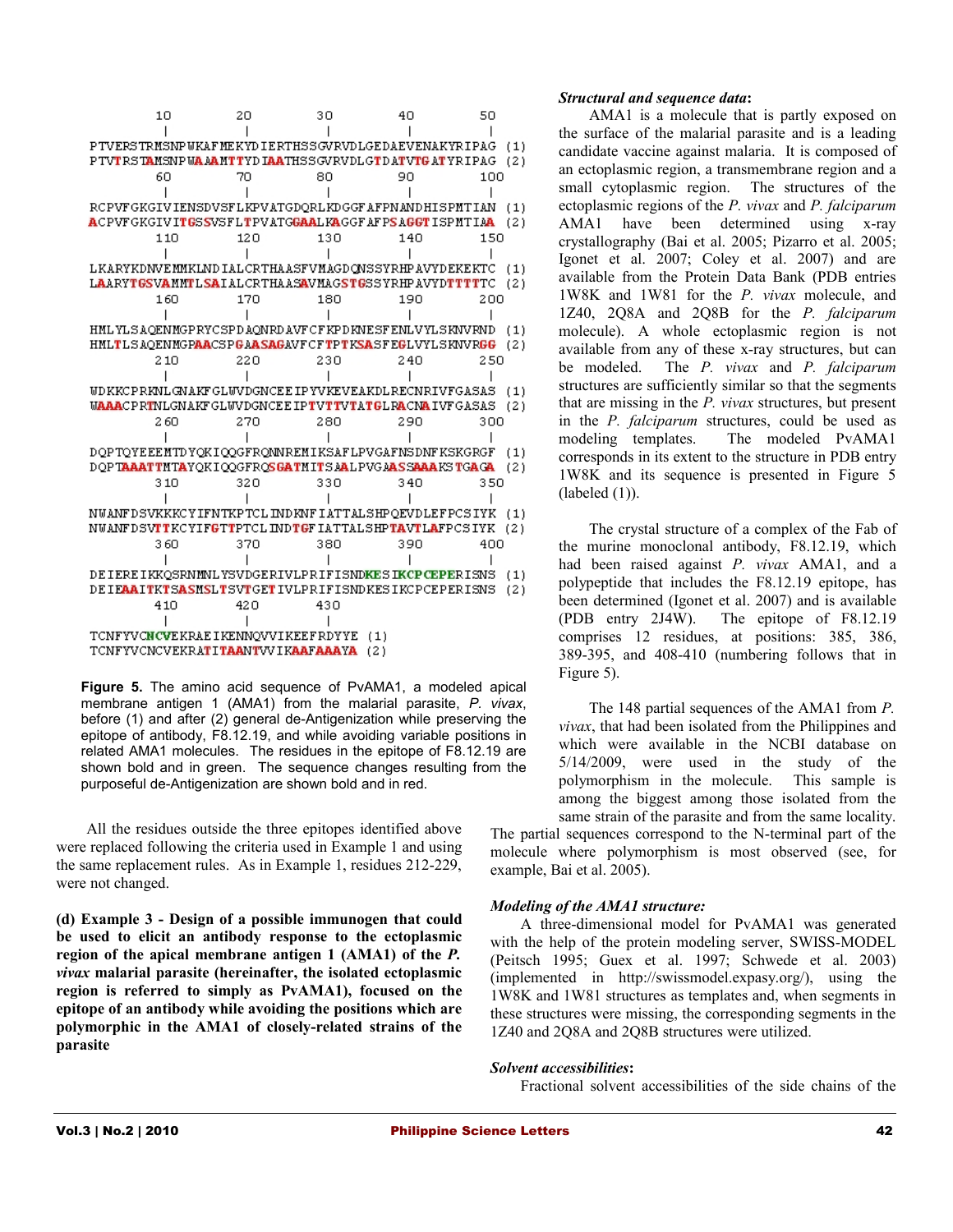residues in PvAMA1 were obtained based on the model obtained above and using the procedure described in Padlan (1990).

# *Analysis of the variability of related apical membrane antigen 1; identification of polymorphic positions:*

The 148 partial sequences of the AMA1 from *P. vivax*, that had been isolated from the Philippines and which were available in the NCBI database on 5/14/2009, were compared.

Polymorphism was observed at positions: 5, 23, 25, 33, 34, 38, 82, 83, 86, 103, 111, 120, and 121 (numbering follows that in Figure 5).

# *Calculation of antigenicities and identification of the computed PvAMA1 epitopes which include all the residues in the observed epitope of antibody F8.12.19 but which do not include the polymorphic positions***:**

Antigenicity calculations were performed on the model of PvAMA1 using the structural parameters provided by Sandberg et al. (1998). The antigenicity of a region centered at each alpha-carbon position was computed by taking the sum of the zz1, zz2 and zz3 structural parameters of Sandberg et al*.* (1988) corresponding to all the residues within 15 Angstroms of the alpha-carbon. In this example, the radius of 15 Angstroms was chosen on the basis of the results of calculations on the known epitopes of three anti-neuraminidase Fabs (PDB entries 2AEP, 1NMB, and 1NCD). The fractional solvent accessibilities of the side chains obtained above for the PvAMA1 model were used as weighting factors in the calculation of antigenicities.

One epitope, centered at the alpha-carbon atom of PvAMA1 residue Ile381 and whose antigenicity value is greater than two r.m.s. deviations above the mean, was found to include all of the 12 residues comprising the

F8.12.19 epitope, but not any of the positions found above to be polymorphic in the collection of AMA1 from the Philippines.

# *General de-Antigenization of PvAMA1 except for the epitope which includes the F8.12.19 epitope***:**

All the residues outside the Ile381 epitope identified above were replaced following the criteria used in Example 1 and using the same replacement rules.





Figure 6. Plots of antigenicity vs. residue position for PvAMA1 before (top) and after (bottom) general de-Antigenization while preserving the epitope of antibody, F8.12.19, and while avoiding variable positions in related AMA1 molecules. The antigenicities for the mutated PvAMA1 were computed based on a three-dimensional model generated with the help of the protein modeling server, SWISS-MODEL, using the unmutated PvAMA1 structure as template.

# **RESULTS**

The sequence of bee venom hyaluronidase before and after general de-Antigenization (labeled (1) and (2), respectively), while preserving the antigenicity of the catalytic site of the enzyme, is shown in Figure 1. The plots of antigenicities computed for Hyal, before and after the amino-acid replacements, are presented in Figure 2. It is seen from Figure 2 that a marked reduction in the general antigenicity of the molecule has been achieved, except in some regions of the molecule; those regions include part of the catalytic site of Hyal.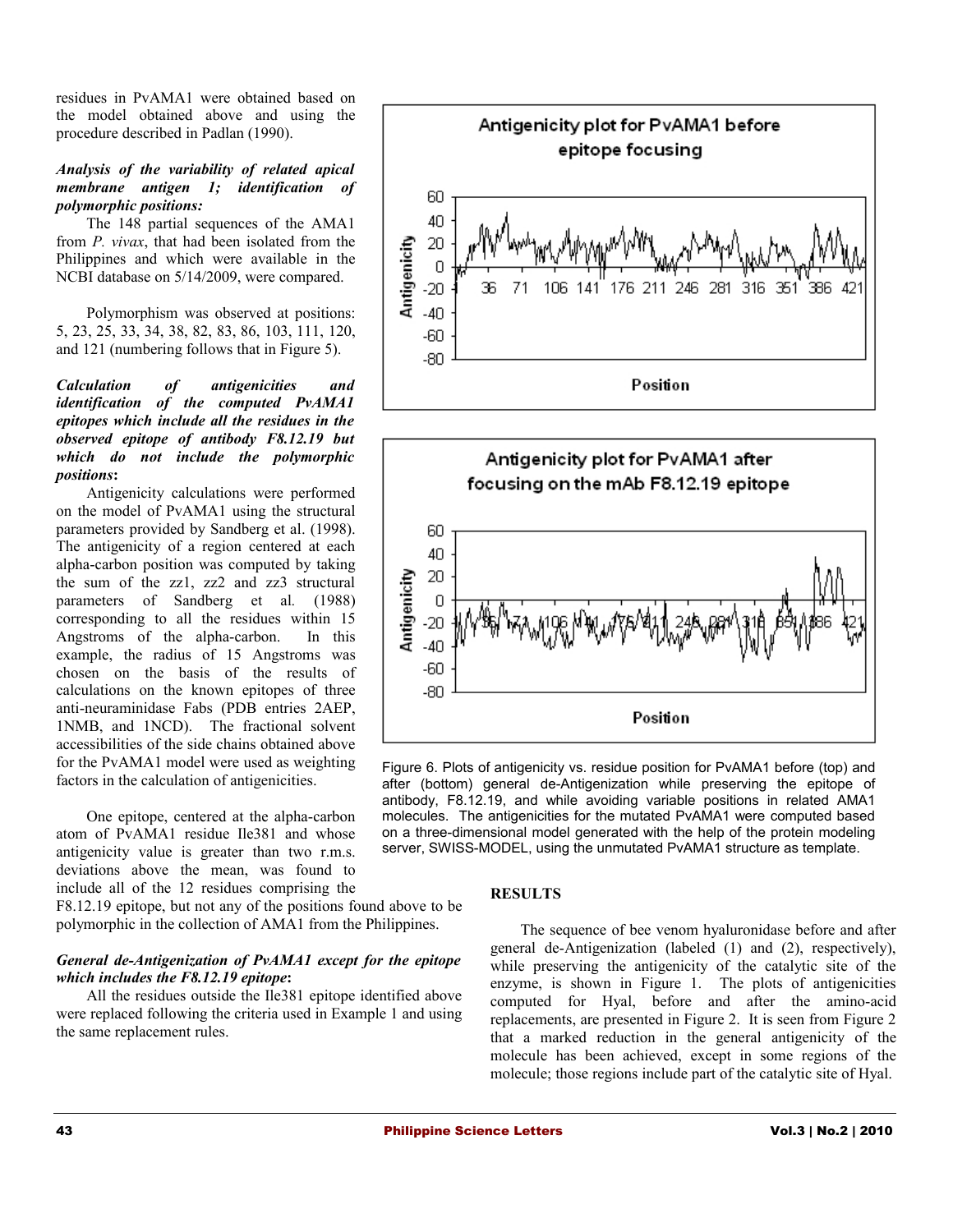Sixty five out of the 324 total residues in Hyal, or 20%, were replaced during the general de-Antigenization of the molecule while retaining the Tyr268 epitope. Since it is generally accepted that 30% sequence identity implies similarity in tertiary fold of homologous proteins, this 80% retention of residues during the de-Antigenization of Hyal strongly suggests that the three-dimensional structure of Hyal will be preserved in the mutated version.

The sequence of Hyal before and after general de-Antigenization (labeled (1) and (2), respectively), while preserving the antigenicity of the epitope of a murine anti-Hyal monoclonal antibody that competes for Hyal binding with IgE isolated from the sera of individuals known to be allergic to bee stings, is shown in Figure 3. The plots of antigenicities for Hyal are presented in Figure 4. It is seen from Figure 4 that here also a marked reduction in the general antigenicity of the molecule has been achieved, except in one region - the region which includes the epitope of the murine mAb in PDB entry 2J88.

Sixty nine residues of Hyal, or 21.3%, were replaced during the general de-Antigenization of Hyal while preserving the three epitopes which include the epitope of the murine mAb. Here also, the high retention rate (79.7%) ensures that the threedimensional structure of Hyal will be preserved.

The sequence of PvAMA1 before and after general de-Antigenization while preserving the Ile381 epitope (labeled (1) and 2), respectively) is shown in Figure 5. The plots of antigenicities for the PvAMA1 in this example are presented in Figure 6. It is seen from Figure 6 that here also a marked reduction in the general antigenicity of the molecule has been achieved, except in the region which includes the residues in the epitope corresponding to that of F8.12.19.

One hundred twenty one residues of the modeled PvAMA1, or 27.9%, were replaced during the general de-Antigenization while preserving the epitope which includes the F8.12.19 epitope and while avoiding the polymorphic positions. Here also, the high retention rate (72.1%) ensures that the threedimensional structure of the molecule will be preserved.

# **DISCUSSION**

The ability to elicit an antibody response to a chosen region of an antigen has many possible applications. For example, antibodies directed against the catalytic site of a harmful enzyme would inhibit its unwanted activity. Antibodies directed against the receptor binding site of a pathogen could prevent its binding to its target cell. Further, antibodies directed against a conserved part of an antigenically unstable virus would be protective even if the virus mutates. Thus, the ability to design an immunogen, that can elicit an antibody response that is focused on a particular region of a molecule, would be very beneficial.

Such purposely designed immunogens would be useful as

vaccines. Purposely designed molecules could also be used as immunogens for the production of antibodies for very specific use, like immunotherapy against cancer, against severe allergic reactions, against venoms, etc.

A method to design such immunogens is described in this paper. The method is purely computational and requires nothing more than three-dimensional structural information about a protein antigen. The three examples used to illustrate the application of the method demonstrate the possibility of focusing the antibody response to a particular region of a molecule.

The first example was used to demonstrate the possibility of blocking the activity of an enzyme through the generation of antibodies directed against the catalytic site of the molecule. The second example was used to demonstrate the possibility of preventing the binding of one molecule to another, in this case the binding of IgE to an allergen, through the generation of antibodies that would compete for the site on the allergen that the IgE binds to. The third example was used to demonstrate the possibility of focusing the antibody response to a region of an antigen while avoiding the complications of antigenic polymorphism.

It is recommended that the decision to mutate a particular residue be made on the basis of its exposure to solvent, in other words its availability for interaction with antibody, and its estimated contribution to the binding interaction. In the examples above, 40% exposure of the side chain and an estimated contribution of 3% to the binding interaction were used. This resulted in the suggestion to mutate 20% of the residues in Example 1, more than 21% of the residues in Example 2, and about 28% of the residues in Example 3 - a significant fraction of the residues of the target molecule in all three cases. Despite the large number of mutations, the tertiary structure of the molecule is expected to be maintained. If it is deemed wise to mutate fewer residues, higher values of exposure, or of the estimated contribution to the binding interaction, or both, could be used.

To block a specific function, e.g., binding to ligand, enzymatic activity, etc., it may not be necessary to choose an epitope that encompasses the entire active site. The binding of antibodies to an epitope that covers a part of the site, possibly even just a single amino acid in the site, might suffice to interfere with the activity by steric hindrance.

If several possible epitopes are found to include the chosen critical region, it would be best to select an epitope that is already immunodominant. Nevertheless, an epitope with low antigenicity could still be emphasized. More than one epitope could be emphasized if this is found to be advantageous. When the antigen is known to be variable, e.g., the antigens of highly mutable pathogens, it would be wise to select an epitope that does not include the variable positions. This was illustrated in Example 3.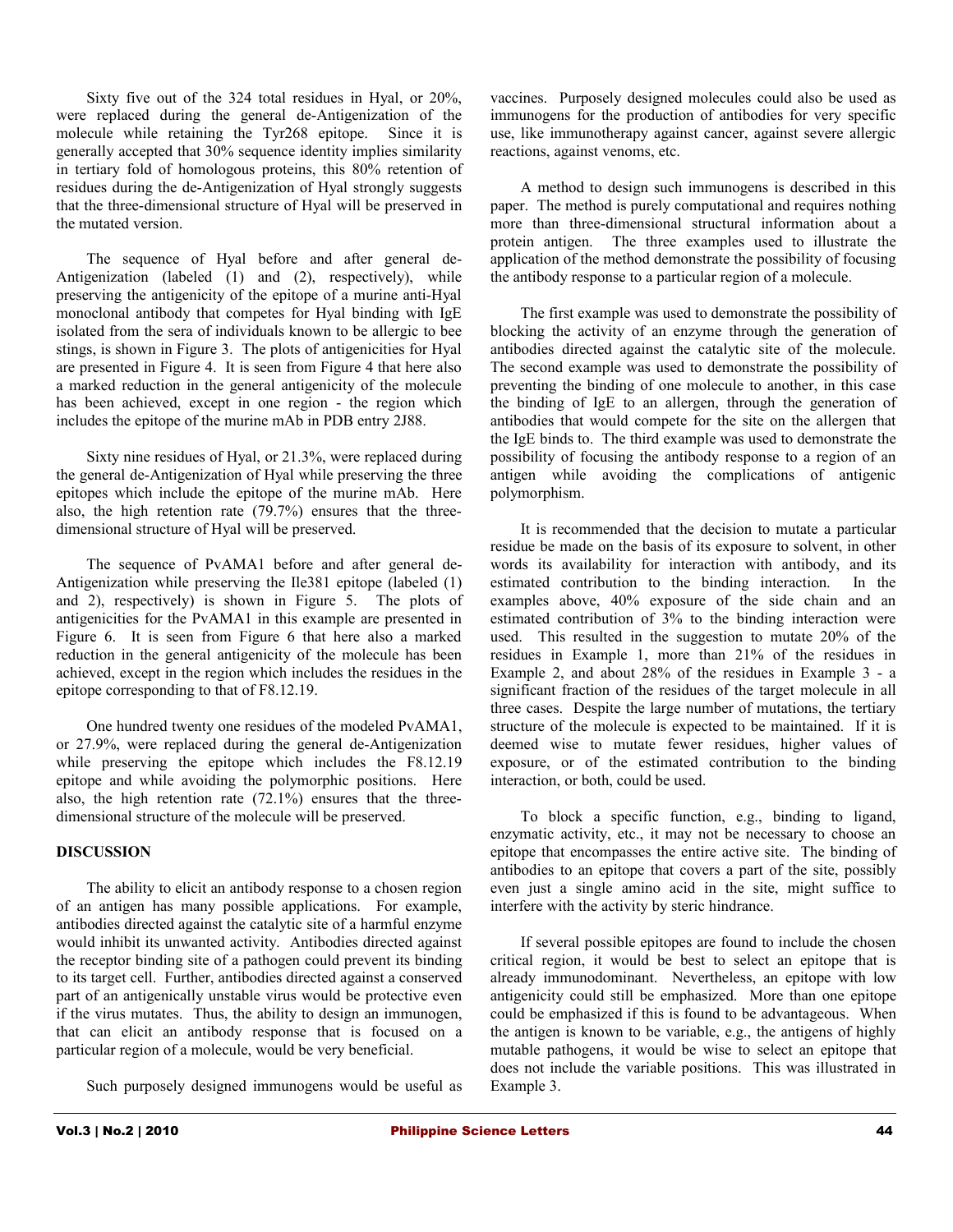The ability to design an immunogen, that could elicit an antibody response that would interfere with a critical activity of a constantly-mutating pathogen while avoiding the variable positions, has important medical implications. Since the region that is responsible for the critical activity would most probably be conserved, this could lead to the development of a universal vaccine against the pathogen. Such a vaccine could counteract the decline of the immune response with advancing age (immunosenescence), since the memory immune cells, which a universal vaccine would elicit if administered while the individual is still young and healthy, could persist for a long time, possibly even a life-time.

The method is currently being applied in the development of possible vaccines against various pathogens. Those studies will be described in subsequent publications.

The general de-Antigenization of a molecule, except for a chosen region, has an obvious application also in the "humanization" of antibodies. The method could be used to de-Antigenize the framework regions of an antibody while preserving the structure and properties of the antigen-binding region. This is akin to the "veneering" procedure proposed earlier, where the exposed residues in the framework are replaced by human counterparts (Padlan 1991). The method described here will replace those exposed residues with amino acids that are expected to reduce antigenicity while preserving structure (Padlan 2008a).

# **CONFLICT OF INTEREST**

Patent applications on the method have been filed with the US Patent and Trademark Office and with the Philippine Patent Office.

# **REFERENCES**

- Bai T, Becker M, Gupta A, Strike P, Murphy VJ, Anders RF, Batchelor AH. Structure of AMA1 from *Plasmodium falciparum* reveals a clustering of polymorphisms that surround a conserved hydrophobic pocket. Proc Natl Acad Sci USA 2005; 102:12736-12741.
- Benjamin DC, Berzofsky JA, East IJ, Gurd FR, Hannum C, Leach SJ, Margoliash E, Michael JG, Miller A, Prager EM, Reichlin M, Sercarz EE, Smith-Gill SJ, Todd PE, Wilson AC. The antigenic structure of proteins: a reappraisal. Annu Rev Immunol 1984; 2:67-101.
- Berman HM, Westbrook J, Feng Z, Gilliland G, Bhat TN, Weissig H, Shindyalov IN, Bourne PE. [The Protein Data](http://nar.oxfordjournals.org/cgi/content/abstract/28/1/235) [Bank.](http://nar.oxfordjournals.org/cgi/content/abstract/28/1/235) Nucl Acids Res 2000; 28:235-242.
- Bianchi E, Liang X, Ingallinella P, Finotto M, Chastain MA, Fan J, Fu TM, Song HC, Horton MS, Freed DC, Manger W, Wen E, Shi L, Ionescu R, Price C, Wenger M, Emini EA,

Cortese R, Ciliberto G, Shiver JW, Pessi A. Universal influenza B vaccine based on the maturational cleavage site of the hemagglutinin precursor. J Virol 2005; 79:7380-7388.

- Cleveland SM, Buratti E, Jones TD, North P, Baralle F, McLain L, McInerney T, Durrani Z, Dimmock NJ. Immunogenic and antigenic dominance of a nonneutralizing epitope over a highly conserved neutralizing epitope in the gp41 envelope glycoprotein of human immunodeficiency virus type 1: its deletion leads to a strong neutralizing response. Virology 2000; 266:66-78.
- Coley AM, Gupta A, Murphy VJ, Bai T, Kim H, Anders RF, Foley M, Batchelor AH. Structure of the malaria antigen AMA1 in complex with a growth-inhibitory antibody. PLoS Pathog 2007; 3:1308-1319.
- Connolly ML. Solvent-accessible surfaces of proteins and nucleic acids. Science 1983; 221:709-713.
- David MP, Asprer JJ, Ibana JS, Concepcion GP, Padlan EA. A study of the structural correlates of affinity maturation: antibody affinity as a function of chemical interactions, structural plasticity and stability. Mol Immunol 2007; 44:1342-1351.
- Davies DR, Sheriff S, Padlan EA. Antibody-antigen complexes. J Biol Chem 1988; 263:10541-10544.
- De Genst E, Areskoug D, Decanniere K, Muyldermans S, Andersson K. Kinetic and affinity predictions of a proteinprotein interaction using multivariate experimental design. J Biol Chem 2002; 277:29897-29907.
- Fazekas de St. Groth S. Antigenic, adaptive and adsorptive variants of the influenza haemagglutinin. In: Laver RG, Bachmayer H, Weil R, eds. Topics in Infectious Diseases 3 Vienna: Springer-Verlag, 1977:25-48.
- Garrity RR, Rimmelzwaan G, Minassian A, Tsai WP, Lin G, de Jong JJ, Goudsmit J, Nara PL. Refocusing neutralizing antibody response by targeted dampening of an immunodominant epitope. J Immunol 1997; 159:279-289.
- Grantham R. Amino acid difference formula to help explain protein evolution. Science 1974; 185:862-864.
- Guex N, Peitsch MC. SWISS-MODEL and the Swiss-PdbViewer: An environment for comparative protein modeling. Electrophoresis 1997; 18:2714-2723.
- Hoffman DR. Hymenoptera venom allergens. Clin Rev Allergy Immunol 2006; 30:109-128.
- Hopp TP. Retrospective: 12 years of antigenic determinant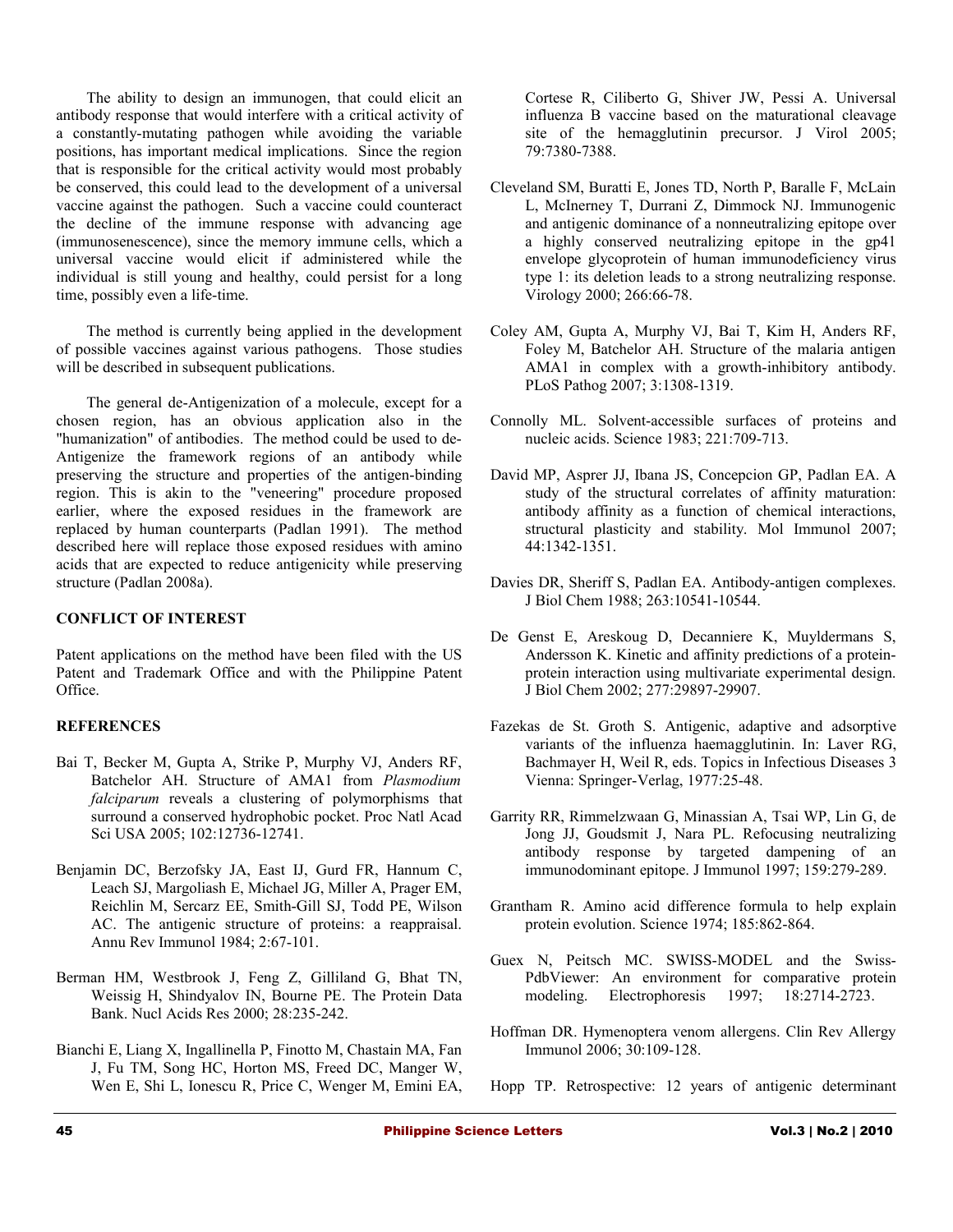predictions, and more. Pept Res 1993; 6:183-190.

- Hopp TP, Woods KR. Prediction of Protein Antigenic Determinants from Amino Acid Sequences. Proc Natl Acad Sci USA 1981; 78:3824-3828.
- Horváth A, Tóth GK, Gogolák P, Nagy Z, Kurucz I, Pecht I, Rajnavölgyi E. A hemagglutinin-based multipeptide construct elicits enhanced protective immune response in mice against influenza A virus infection. Immunol Lett 1998; 60**:**127-136.
- Hutchinson EG, Thornton JM. A revised set of potentials for beta-turn formation in proteins. Prot Sci 1994; 3:2207-2216.
- Igonet S, Vulliez-Le Normand B, Faure G, Riottot MM, Kocken CH, Thomas AW, Bentley GA. Cross-reactivity studies of an anti-*Plasmodium vivax* apical membrane antigen 1 monoclonal antibody: binding and structural characterization. J Mol Biol 2007; 366:1523-1537.
- Jones GL, Edmundson HM, Lord R, Spencer L, Mollard R, Saul AJ. Immunological fine structure of the variable and constant regions of a polymorphic malarial surface antigen from *Plasmodium falciparum*. Mol Biochem Parasitol 1991; 48:1-9.
- Kabsch W, Sander C. Dictionary of protein secondary structure: pattern recognition of hydrogen-bonded and geometrical features. Biopolymers 1983; 22:2577-2637.
- Küpper H. Biotechnological approach to a new foot-and-mouth disease virus vaccine. Biotechnol Genet Eng Rev 1984; 1:223-259.
- Linding R, Russell RB, Neduva V, Gibson TJ. GlobPlot: exploring protein sequences for globularity and disorder. Nucl Acids Res 2003; 31:3701–3708.
- Markovic-Housley Z, Miglierini G, Soldatova L, Rizkallah PJ, Mueller U, Schirmer T. Crystal structure of hyaluronidase, a major allergen of bee venom. Structure 2000; 8:1025-1035.
- Martinet W, Deroo T, Saelens X, Beirnaert E, Vanlandschoot P, Contreras R, Fiers W, Min Jou W. Evaluation of recombinant A/Victoria/3/75 (H3N2) influenza neuraminidase mutants as potential broad-spectrum subunit vaccines against influenza. Arch Virol 1998; 143:2011-2019.
- Nara PL, Garrity R. Deceptive imprinting: a cosmopolitan strategy for complicating vaccination. Vaccine 1998; 16:1780-1787.
- Pace CN, Scholtz JM. A helix propensity scale based on experimental studies of peptides and proteins. Biophys J 1998; 75:422-427.
- Padavattan S, Schirmer T, Schmidt M, Akdis C, Valenta R, Mittermann I, Soldatova L, Slater J, Mueller U, Markovic-Housley Z. Identification of a B-cell epitope of hyaluronidase, a major bee venom allergen, from its crystal structure in complex with a specific Fab. J Mol Biol 2007; 368:742-752.
- Padlan EA. Quantitation of the immunogenic potential of protein antigens. Mol Immunol 1985; 22:1243-1254.
- Padlan EA. On the nature of antibody combining sites: unusual structural features that may confer on these sites an enhanced capacity for binding ligands. PROTEINS: Struct Funct Genet 1990; 7:112-124.
- Padlan EA. X-ray crystallography of antibodies. Adv Prot Chem 1996; 49:57-133.
- Padlan EA. A novel method for designing vaccines against constantly mutating pathogens. Phil J Sci 2008a; 137:39-51.
- Padlan EA. De-antigenization of immunodominant epitopes: a strategy for designing vaccines against constantly mutating pathogens and other applications. Phil Sci Letts 2008b;  $1:9-10.$
- Peitsch MC. Protein modeling by E-mail. Bio/Technology 1995; 13:658-660.
- Pizarro JC, Vulliez-Le Normand B, Chesne-Seck ML, Collins CR, Withers-Martinez C, Hackett F, Blackman MJ, Faber BW, Remarque EJ, Kocken CH, Thomas AW, Bentley GA. Crystal structure of the malaria vaccine candidate apical membrane antigen 1. Science 2005; 308:408-411.
- Rammensee H-G, Bachmann J, Emmerich NN, Bachor OA, Stevanovic S. SYFPEITHI: database for MHC ligands and peptide motifs. Immunogenet 1999; 50:213-219.
- Sandberg M, Eriksson L, Jonsson J, Sjostrom M, Wold S. New chemical descriptors relevant for the design of biologically active peptides. A multivariate characterization of 87 amino acids. J Med Chem 1998; 41:2481-2491.
- Scheerlinck JP, DeLeys R, Saman E, Brys L, Geldhof A, De Baetselier P. Redistribution of a murine humoral immune response following removal of an immunodominant B cell epitope from a recombinant fusion protein. Mol Immunol 1993; 30:733-739.

Schwede T, Kopp J, Guex N, Peitsch MC. SWISS-MODEL: an